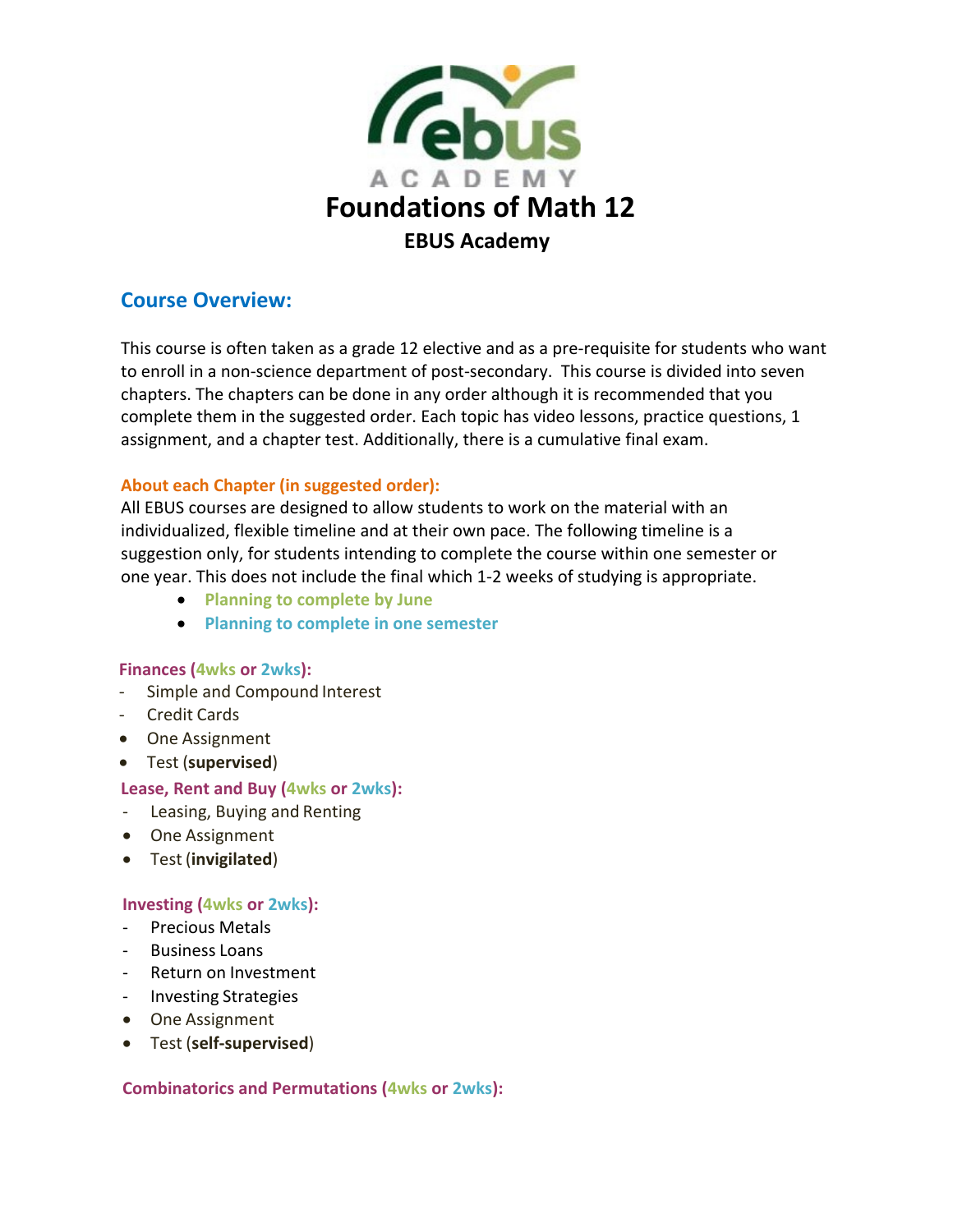- Fundamental Counting Principle
- Permutations
- Combinations
- One Assignment
- Test (**self-supervised**)

## **Logic, Sets and Probability (4wks or 2wks):**

- Probability and Sets
- Conditionality
- One Assignment
- Test (**self-supervised**)

## **Functions and Relations (4wks or 2wks):**

- Sketching Polynomials
- Finding Zeros
- Exponential Functions
- Growth and Decay
- Logarithmic Functions
- One Assignment
- Test (**self-supervised**)

# **Graphing Functions (4wks or 2wks):**

- Graphing Exponential, Logarithmic Functions
- Graphing Trigonometric Functions
- One Assignment
- Test (**self-supervised**)

## **Final Exam (Invigilated)**

- 2 hour time limit
- Composition depends on version
	- Contact your teacher for these details prior towriting

## **Course Materials:**

There is no textbook issued for this course. Instead, lessons are provided through StudyForge. Access to StudyForge will be granted upon enrolment. The prescribed learning outcomes for this course are available at: [Foundations of Math 12 IRP's.](https://www.bced.gov.bc.ca/irp/pdfs/mathematics/WNCPmath1012/2008math_foundations12.pdf)

## **Testing/Assessment information:**

## **Tests need to be supervised and/or invigilated.**

Self-Supervision: Timed tests that open automatically once the chapter assignments have been completed.

- If there is a student integrity issue, the instructor may request for all self-supervised tests to be supervised or invigilated.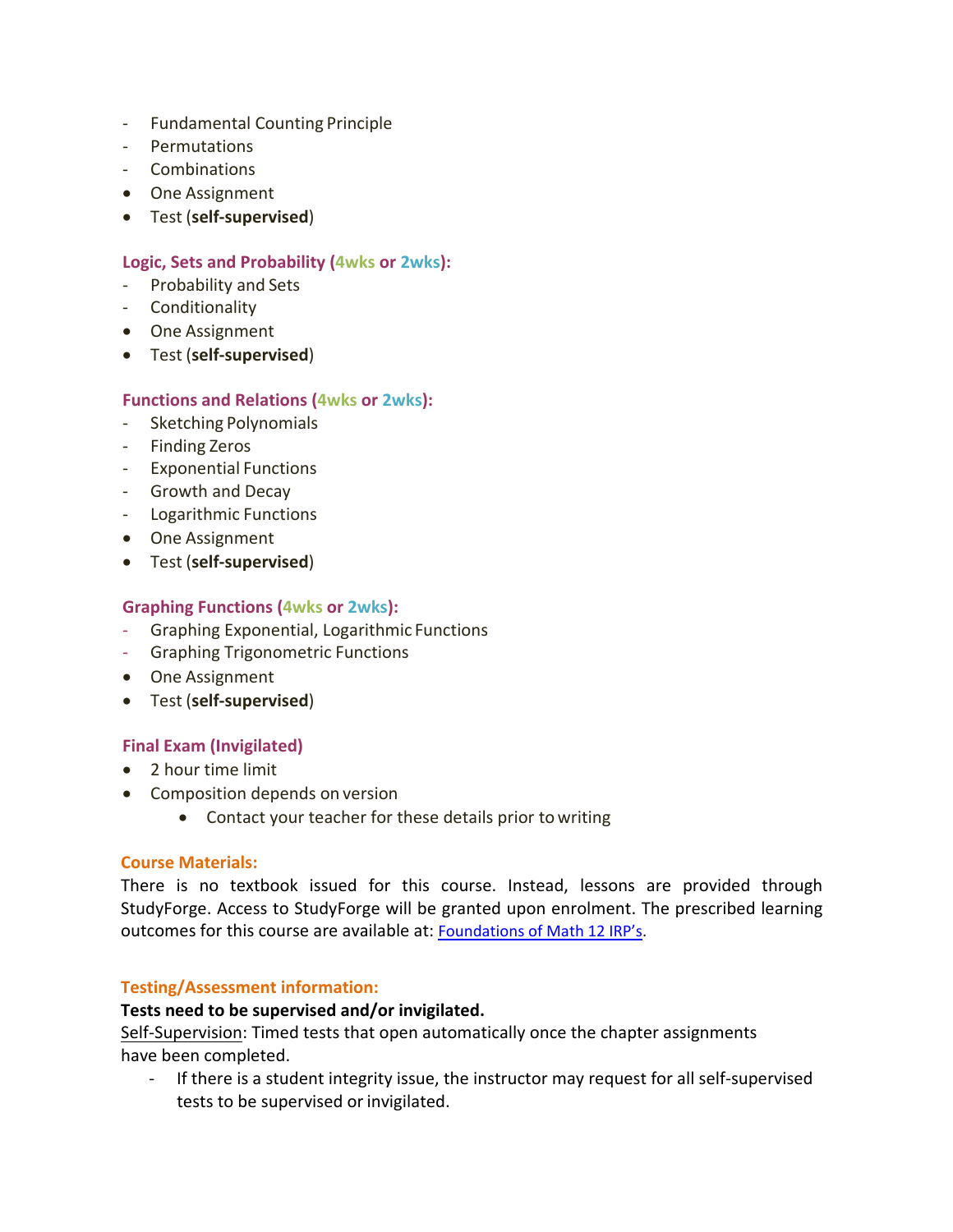Supervision: Times tests that need to be written with a supervisor. A supervisor can be a parent of the student.

Invigilation for one chapter test and final exam: Written with an EBUS approved testing centre or individual selected from the invigilation map. An Invigilation form needs to be filled out and submitted in the necessary drop-box for that specific test. All tests are closed book.

# **Mark Breakdown:**

#### **Assignments: 20%**

For each chapter there is at least one assignment that needs to be completed. These assignments are displayed on the course website and can be accessed directly from there. You may use your notes and other resources to help you with the assignment. When you have completed your assignment, you will need to upload it to be marked. Once the assignments have been marked you can view them in your grade book. **A minimum achievement of 50% must be met on each related assignment in order to have access to that chapter test.** Students will need to re-submit an assignment until this is satisfied. At that point re-submissions will not be accepted.

## **Chapter Tests: 50%**

There will be a chapter test for each of the Foundations 12 chapters. Please note that all chapter tests are "**closed book" tests**, which means that you are **not permitted** to use any reference materials to help answer the questions. You are permitted to use a calculator if needed and the course formula sheet. Each test consists of multiple choice questions and written questions where you show and submit your work. That way, even if your answer is incorrect, you may still get partmarks.

#### **Final Exam: 30%**

There will be a final exam at the end of the Foundations 12 course. Please note that it will be a "**closed book" test**, which means that you are **not permitted** to use the textbook or any other reference materials to help answer the questions. You are permitted to use a calculator if needed. Your final exam must be invigilated and signed by your approved invigilator indicating that you took the test closed book. When you finish the last chapter, submit the invigilator request form indicating which testing facility or individual you have chosen from the invigilation map.

# **Grade Progress:**

## **Progress Reports:**

Progress reports will be emailed to the address(es) on file for all students every 2 weeks. You can expect the email to occur on a Thursday or Friday.

Report cards will be available at the end of each of the four terms. These will be available via